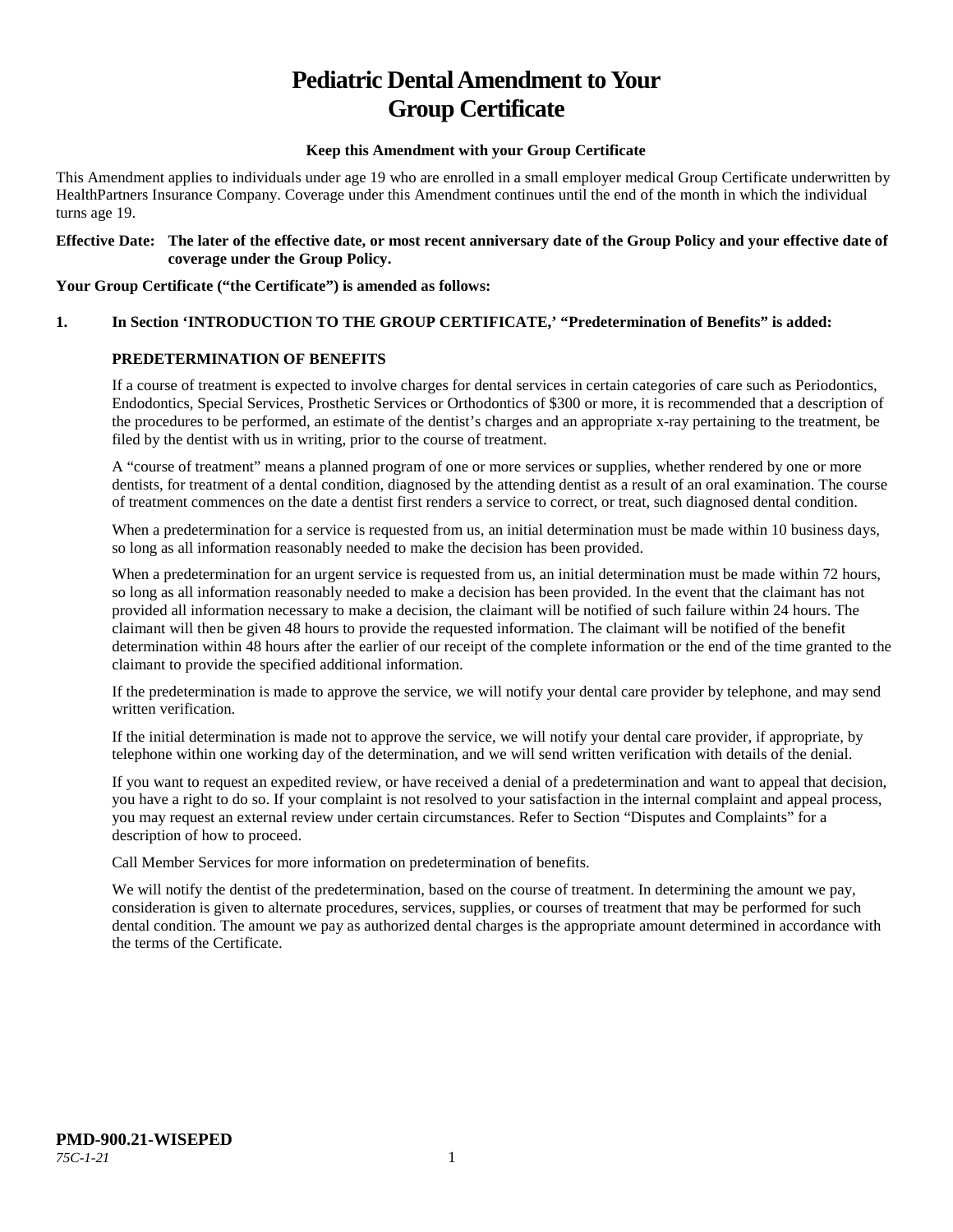If a description of the procedures to be performed, and an estimate of the dentist's charges are not submitted in advance, we reserve the right to make a determination of benefits payable, taking into account alternate procedures, services, supplies or courses of treatment, based on accepted standards of dental practice.

Predetermination for services to be performed is limited to services performed within 90 days from the date such course of treatment was approved by us. Additional services required after 90 days may be submitted in writing, as a new course of treatment, and approved on the same basis as the prior plan.

#### **2. In Section 'DEFINITIONS OF TERMS USED,' the following definitions are added:**

**Clinically Accepted Dental Services.** These are techniques or services, accepted for general use, based on risk/benefit implications (evidence based). Some clinically accepted techniques are approved only for limited use, under specific circumstances.

**Consultations**. These are diagnostic services provided by a dentist or dental specialist other than the practitioner who is providing treatment.

**Cosmetic Care.** These are dental services to improve appearance, without treatment of a related illness or injury.

**Customary Restorative Materials.** These are amalgam (silver fillings), glass ionomer and intraorally cured acrylic resin and resin-based composite materials (white fillings).

**Date of Service.** This is generally the date the dental service is performed. For prosthetic, or other special restorative procedures, the date of service is the date impressions were made for final working models. For endodontic procedures, date of service is the date on which the root canal was first entered for the purpose of canal preparation.

**Dentally Necessary.** This is care which is limited to diagnostic examination, treatment, and the use of dental equipment and appliances and which is required to prevent deterioration of dental health, or to restore dental function. The insured's general health condition must permit the necessary procedure(s). Decisions about dental necessity are made by HealthPartners Insurance Company.'s dental directors or their designees.

**Dentist.** This is a professionally degreed doctor of dental surgery or dental medicine who lawfully performs a dental service in strict accordance with governmental licensing privileges and limitations.

**Elective Procedures.** These are procedures which are available to patients but which are not dentally necessary.

**Emergency Dental Care.** These are services for an acute dental condition that would lead a prudent layperson to reasonably expect that the absence of immediate care would result in serious impairment to the dentition or would place the person's oral health in serious jeopardy.

**Endodontics.** This is the treatment of diseases of the dental pulp. Endodontics includes root canal therapy, pulp capping procedures, apexification and periapical procedures associated with root canal treatment.

**Medically Necessary Orthodontic Services.** These are comprehensive medically necessary services covered for pediatric dental insureds who have a severe handicapping malocclusion related to a medical condition resulting from congenital, craniofacial or dentofacial malformations involving the teeth and requiring reconstructive surgical correction in addition to orthodontic services.

**Oral Surgery.** This is routine surgery involving teeth or alveolar bone, including extraction and alveolectomy. Oral surgery may include other oral treatment and surgery, if a dentist considers it dentally necessary. Oral surgery does not include orthodontia, orthognathic surgery, and placement of dental implants or surgical care that is necessary because of a medical condition.

**Orthodontics.** This is medically necessary dental care for the correction of severe handicapping malocclusion of teeth using appliances and techniques that alter the position of teeth in the jaws.

**Orthognathic Surgery.** This is oral surgery to alter the position of the jaw bones.

**Periodontics.** This is non-surgical and surgical treatment of diseases of the gingiva (gums) and bone supporting the teeth.

**Prosthetic Services.** These are services to replace missing teeth; including the prescribing, repair, construction, replacement and fitting of fixed bridges and full or partial removable dentures.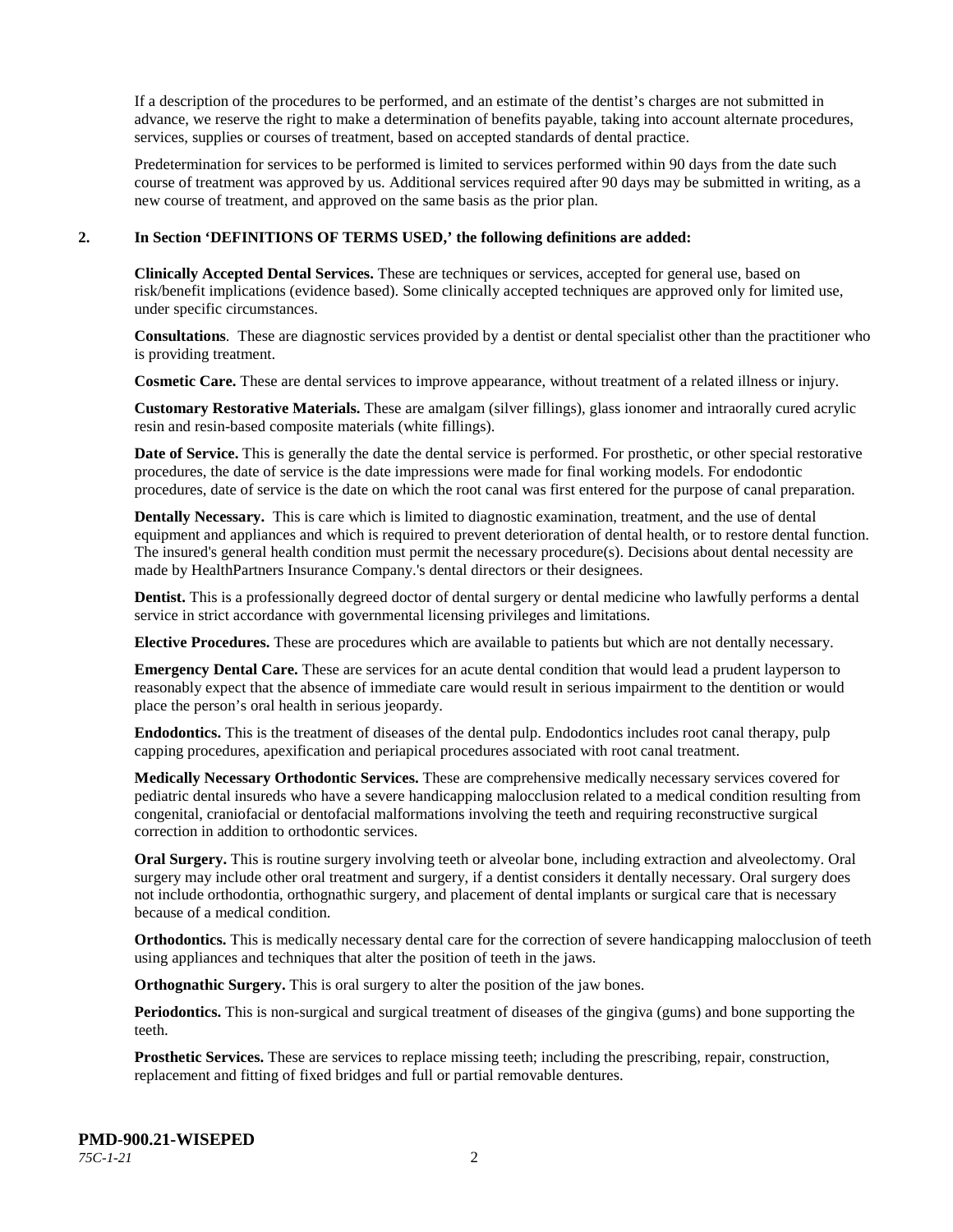## **3. The following are added to Section "SERVICES NOT COVERED," and apply only to Pediatric Dental benefits:**

- Treatment, procedures or services which are not dentally necessary and/or which are primarily educational in nature or for the vocation, comfort, convenience, appearance or recreation of the insured.
- The treatment of conditions which foreseeable result from excluded services.
- For Network Benefits, treatment, procedures or services which are not provided by a network dentist or other authorized provider or are not authorized by us.
- Dental services or supplies which are performed primarily for cosmetic purposes or for the purpose of improving the appearance of your teeth. This includes tooth whitening, tooth bonding and veneers that cover the teeth. This exclusion does not apply to services for reconstructive surgery. However, to the extent that these reconstructive surgery services are paid as medical services under the Certificate, they are not covered as Pediatric Dental services.
- Hospitalization or other facility charges.
- Local anesthesia or use of electronic analgesia billed as a separate procedure is not covered. Inhaled nitrous oxide is not covered. General anesthesia and intravenous sedation are not covered except as indicated in this Amendment.
- Orthodontic services, except as provided in this Amendment.
- Orthognathic surgery (surgery to reposition the jaws).
- Services which are elective, investigative, experimental or not otherwise clinically accepted.
- Procedures, appliances or restorations that are necessary to alter, restore or maintain occlusion, including but not limited to: increasing vertical dimension, replacing or stabilizing tooth structure lost by attrition (including chipping or fractures), or erosion or realigning teeth, except as covered orthodontic services provided in this Amendment. Mandibular orthopedic appliances and bite planes are also not covered.
- Procedures, appliances (other than occlusal guards, as indicated in this Amendment) or restorations for the prevention of bruxism (grinding of teeth) or clenching.
- Services for the following items:
	- o replacement of any missing, lost or stolen dental or implant-supported prosthesis. replacement or repair of orthodontic appliances.
	- o replacement of orthodontic appliances due to non-compliance.
- Services related to a prosthetic or special restorative appliance which was installed or delivered more than 60 days after termination of coverage.
- Diagnostic testing that is performed and billed as a separate procedure such as collection of microorganisms for culture, viral cultures, genetic testing for susceptibility or oral disease and caries susceptibility tests. This includes all oral pathology and laboratory testing charges.
- For non-network coverage, dental services related to the replacement of any teeth missing prior to the insured's effective date under this Amendment.
- Dental services, supplies and devices not expressly covered as a benefit under this Amendment.
- Prescription drugs and medications prescribed by a dentist. This includes gingival irrigation.
- Services provided to the insured which the insured is not required to pay.
- The portion of a billed charge for an otherwise covered service by a non-network provider, which is in excess of our maximum amount allowed. We also do not cover charges or a portion of a charge which is either a duplicate charge for a service or charges for a duplicate service.
- Services for injury or illness either (a) arising out of an injury in the course of employment and subject to workers' compensation or similar law; or (b) for which benefits are payable without regard to fault, under coverage statutorily required to be contained in any motor vehicle or other liability insurance policy or equivalent self-insurance; or (c) for which benefits are payable under another policy of accident and health insurance, Medicare or any other governmental program.
- Except where expressly addressed in this Amendment, when multiple, acceptable treatment options exist related to a specific dental problem, we will provide benefits based upon the least costly alternative treatment. This includes inlay restorations paid as corresponding amalgam restorations.
- Services covered under the patient's medical plan, except to the extent not covered under the patient's medical plan.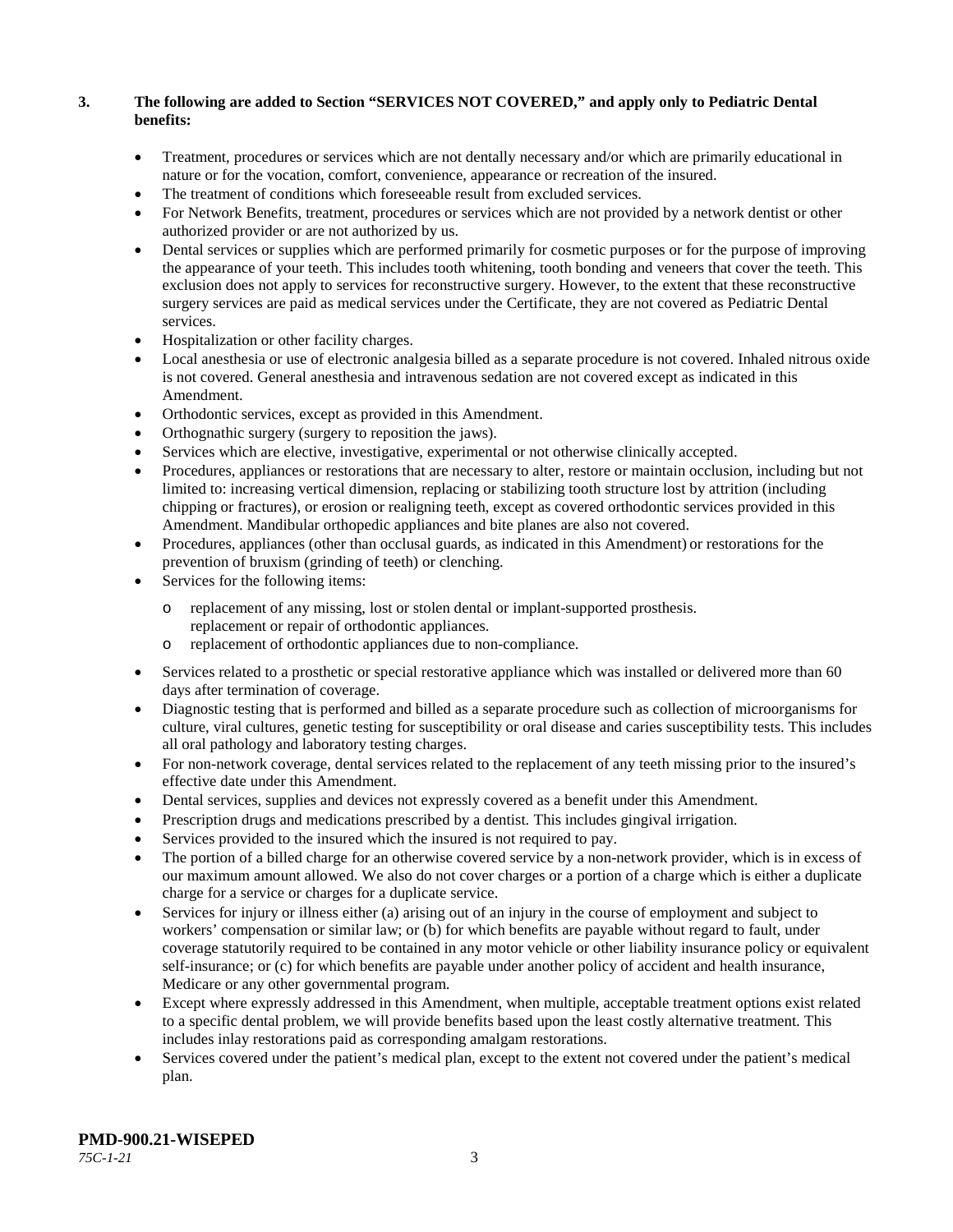- Additional charges for office visits that occur after regularly scheduled hours, missed appointments or appointments cancelled on short notice.
- Onlays, veneers or partial crowns fabricated from extraorally cured composite resin or porcelain.
- Periodontal splinting.
- Athletic mouthguards.
- Charges for infection control, sterilization and waste disposal.
- Charges for sales tax.
- Treatment, procedures, or services or drugs which are provided when you are not covered under this Amendment.
- Cone beam CT capture and interpretation.
- Harvest of bone for use in autogenous grafting procedure.
- Charges for maxillofacial prosthetics.
- Charges for case presentations for treatment planning or behavioral management.
- Charges for enamel microabrasion, odontoplasty and pulpal regeneration.
- Charges for surgical procedures for isolation of a tooth with a rubber dam.
- Non-intravenous conscious sedation and drugs to treat anxiety or pain.
- Charges for endodontic endosseous implants.
- Charges for intentional reimplantation (including necessary splinting).
- Charges for canal preparation and fitting of preformed dowel or post.
- Charges for temporary crowns for fractured teeth.
- Charges for interim or custom abutments for implants.
- Charges for rebonding, recementing and repair of fixed retainers.
- Charges for surgical placement of a temporary anchorage device.
- Charges for autogenous or nonautogenous osseous, osteoperiosteal or cartilage graft of the mandible or maxilla.
- Charges for anatomical crown exposure.
- Interim prostheses.
- Connector bars, stress breakers and precision attachments.
- Provisional pontics, crowns and retainer crowns.
- Copings.
- Oral hygiene instruction.
- Removal of fixed space maintainers.
- Hospital, home and extended care facility visits by dental providers.
- Gold foil restorations.
- Treatment for correction of malocclusion of teeth and associated dental and facial disharmonies, and posttreatment retainers, when treatment is not medically necessary.
- Maxillofacial MRI, maxillofacial ultrasound and sialoendoscopy capture and interpretation.
- Post processing of image or image sets.
- Caries risk assessment and documentation.
- Charges for unspecified procedures.
- Charges for the placement of a restorative foundation for an indirect restoration.
- Charges for periradicular services and bone grafts or other material used in conjunction with periradicular surgery.
- Non-dental administrative fees and charges including, but not limited to dental record preparation, and interest charges.
- Services related to the diagnosis and treatment of Temporomandibular Joint Dysfunction (TMD).

## **4. The Benefits Chart is expanded to include the following:**

## **Pediatric Dental Benefits Chart**

**The Certificate covers Preventive and Diagnostic Services, Basic, Special, Prosthetic and medically necessary Orthodontia Services only, for insureds under age 19.**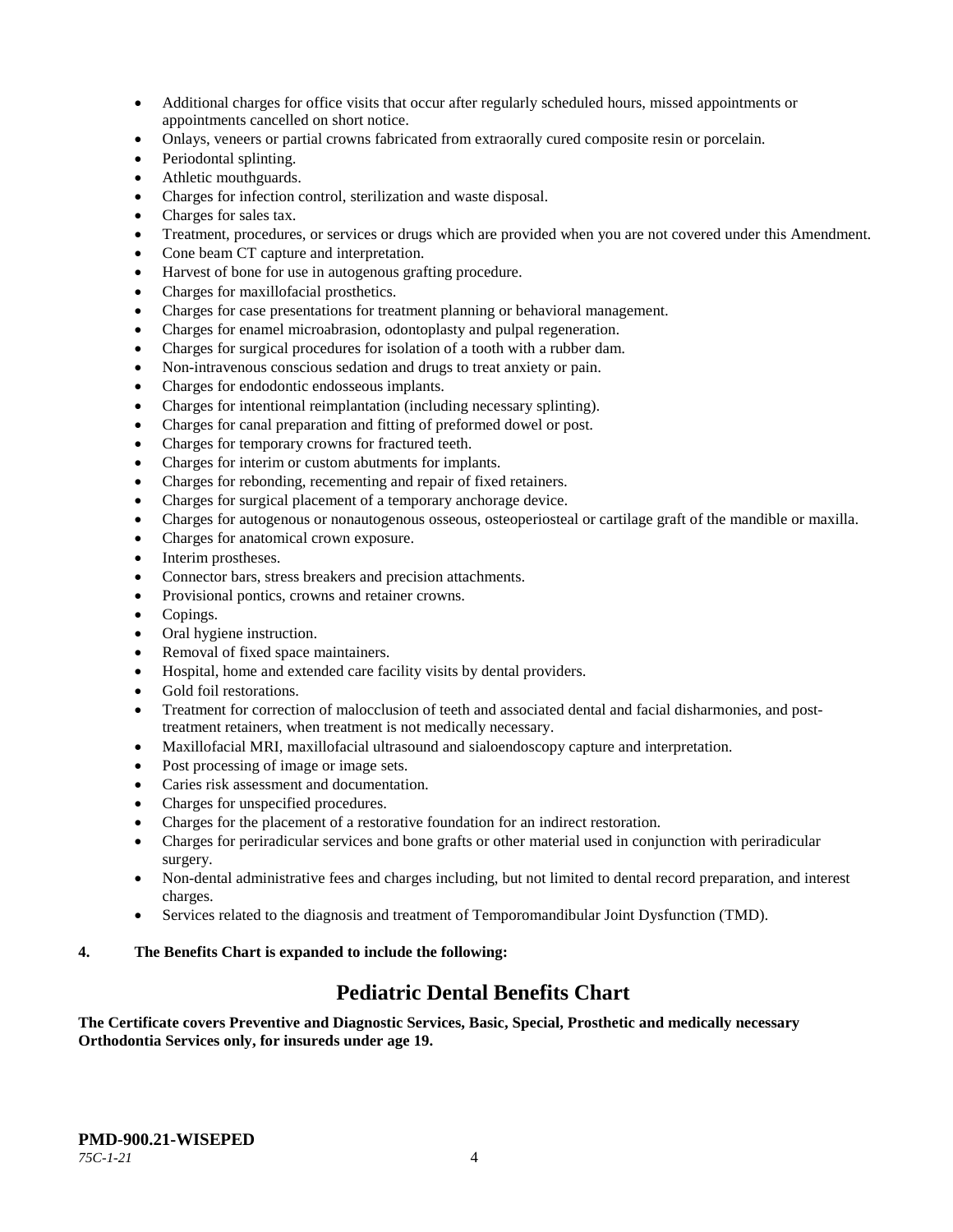**HealthPartners Insurance Company agrees to cover the dental services described below. This Benefits Chart describes the level of payment that applies for each of the covered services. To be covered, dental services or items described below must be medically or dentally necessary. The date of service must be while you are enrolled in the plan.**

**Coverage for eligible services is subject to the exclusions, limitations and other conditions of this Amendment.**

**This dental plan allows you to choose, at any time, dentists within the dental network (Network Benefits), or dentists outside of the network (Non-Network Benefits).**

**The amount that we pay for covered services is listed below. The insured is responsible for the specified dollar amount and/or percentage of charges that we do not pay. Coverage may vary according to your network selection.**

**Benefits are underwritten by HealthPartners Insurance Company.**

**When you use Non-Network providers, benefits are substantially reduced and you will likely incur significantly higher out-of-pocket expenses. A Non-Network provider does not usually have an agreement with HealthPartners Insurance Company to provide services at a discounted fee. In addition, Non-Network Benefits are restricted to the usual and customary amount under the definition of "Charge". The usual and customary amount can be significantly lower than a Non-Network provider's billed charges. If the Non-Network provider's billed charges are over the usual and customary amount, you pay the difference, in addition to any required deductible, copayment and/or coinsurance, and these charges do not apply to the out-of-pocket limit.**

**This plan is subject to plan and benefit changes required to maintain compliance with federal and state law. This includes, but is not limited to, benefit changes required to maintain a certain actuarial value or metal level. We may also change your deductible, coinsurance and out-of-pocket limit values on an annual basis to reflect cost of living increases.**

**These definitions apply to this Amendment.**

| <b>Calendar Year:</b> | This is the 12-month period beginning 12:01 A.M. Central Time, on January 1, and<br>ending 12:00 A.M. Central Time of the next following December 31.                                                                                                                                                                                                                                                                                                                                                                                                                                                                                  |  |
|-----------------------|----------------------------------------------------------------------------------------------------------------------------------------------------------------------------------------------------------------------------------------------------------------------------------------------------------------------------------------------------------------------------------------------------------------------------------------------------------------------------------------------------------------------------------------------------------------------------------------------------------------------------------------|--|
| <b>Charge:</b>        | For covered services delivered by participating network providers, this is the<br>provider's discounted charge for a given dental/surgical service, procedure or item,<br>which network providers have agreed to accept as payment in full.                                                                                                                                                                                                                                                                                                                                                                                            |  |
|                       | For covered services delivered by non-network providers, this is the provider's charge<br>for a given dental/surgical service, procedure or item, up to our maximum amount<br>allowed for that service, procedure or item.                                                                                                                                                                                                                                                                                                                                                                                                             |  |
|                       | Our maximum amount allowed is based on the usual and customary charge for a given<br>dental/surgical service, procedure or item. It is consistent with the charge of other<br>providers of a given service or item in the same region. You must pay for any charges<br>above the maximum amount allowed, and they do not apply to the out-of-pocket limit.                                                                                                                                                                                                                                                                             |  |
|                       | To be covered, a charge must be incurred on or after the insured's effective date and<br>on or before the termination date. For participating network provider charges, the<br>amount of the copayment or coinsurance, or the amount applied to the deductible, is<br>based on the agreed fee applicable to the network provider, or a reasonable estimate of<br>the cost according to a fee schedule equivalent. For non-network provider charges, the<br>amount considered as a copayment or coinsurance, or the amount applied to the<br>deductible, is based on the lesser of the billed charge and our maximum amount<br>allowed. |  |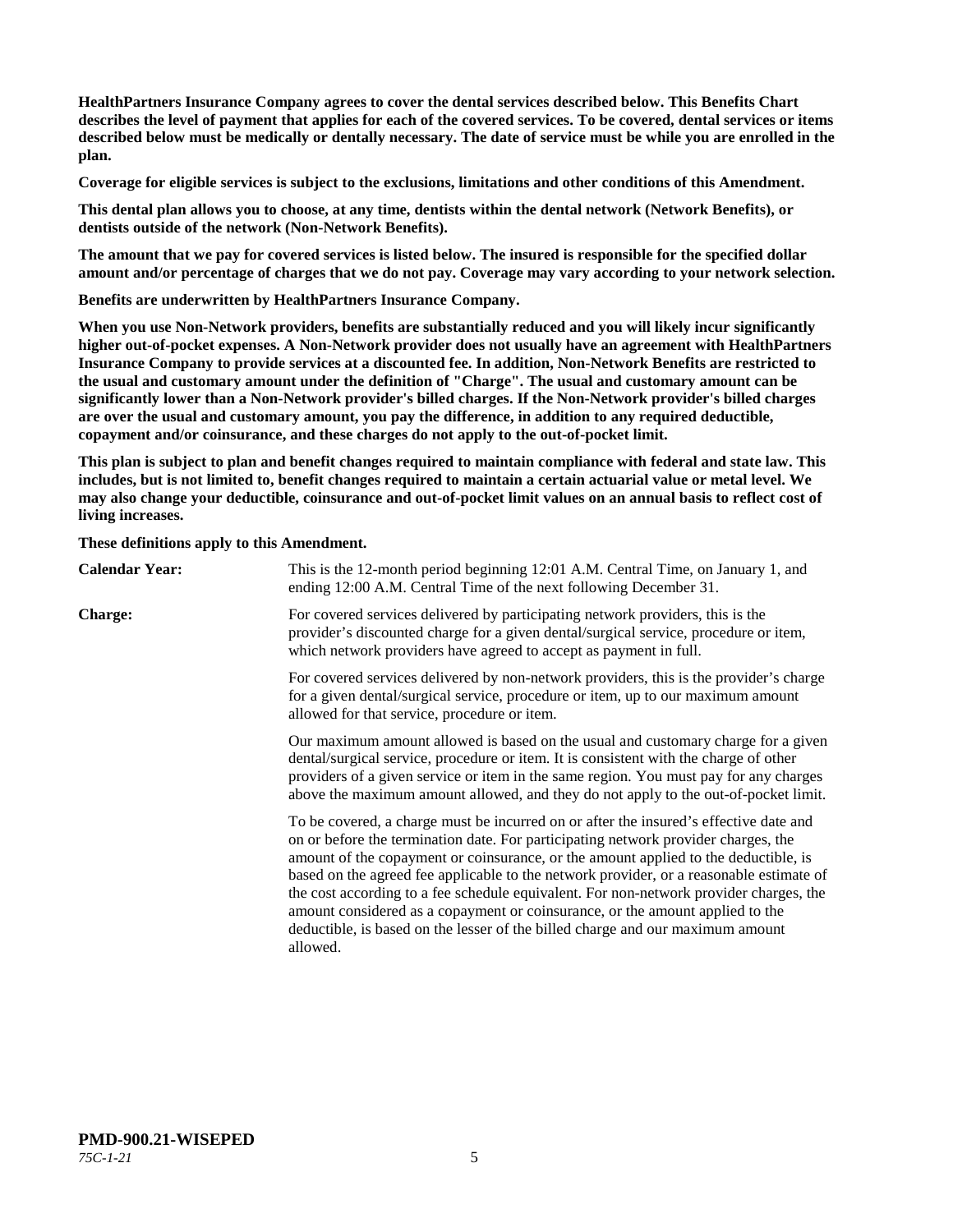| Copayment/Coinsurance:         | The specified dollar amount, or percentage, of charges incurred for covered services,<br>which we do not pay, but which an insured must pay, each time an insured receives<br>certain dental services, procedures or items. Our payment for those covered services or<br>items begins after the copayment or coinsurance is satisfied. Covered services or items<br>requiring a copayment or coinsurance are specified in this Benefits Chart. For<br>participating network provider charges, the amount considered as a copayment or<br>coinsurance is based on the agreed fee applicable to the network provider, or a<br>reasonable estimate of the cost according to a fee schedule equivalent. For non-<br>network provider charges, the amount considered as a copayment or coinsurance is<br>based on the lesser of the billed charge and our maximum amount allowed. A<br>copayment or coinsurance is due at the time a service is rendered, or when billed by<br>the provider.                                                                                                                                                                 |
|--------------------------------|---------------------------------------------------------------------------------------------------------------------------------------------------------------------------------------------------------------------------------------------------------------------------------------------------------------------------------------------------------------------------------------------------------------------------------------------------------------------------------------------------------------------------------------------------------------------------------------------------------------------------------------------------------------------------------------------------------------------------------------------------------------------------------------------------------------------------------------------------------------------------------------------------------------------------------------------------------------------------------------------------------------------------------------------------------------------------------------------------------------------------------------------------------|
| Deductible:                    | The specified dollar amount of charges incurred for covered services, which we do not<br>pay, but an insured or a family has to pay first in a calendar year. Our payment for<br>those services or items begins after the deductible is satisfied. Your plan has an<br>embedded deductible. This means once an insured meets the individual deductible, the<br>plan begins paying benefits for that person. If two or more members of the family meet<br>the family deductible, the plan begins paying benefits for all members of the family,<br>regardless of whether each insured has met the individual deductible. However, an<br>insured may not contribute more than the individual deductible towards the family<br>deductible. The amount of the charges that apply to the deductible are based on (1) the<br>agreed fee applicable to the network provider, or a reasonable estimate of the cost<br>according to a fee schedule equivalent; or (2) the lesser of the billed charge and our<br>maximum amount allowed for the non-network provider. This Benefits Chart indicates<br>which covered services are not subject to the deductible. |
| <b>Out-of-Pocket Expenses:</b> | You pay the specified copayments/coinsurance and deductibles applicable for<br>particular services, subject to the out-of-pocket limit described below. These amounts<br>are in addition to the monthly premium payments.                                                                                                                                                                                                                                                                                                                                                                                                                                                                                                                                                                                                                                                                                                                                                                                                                                                                                                                               |
| <b>Out-of-Pocket Limit:</b>    | You pay the copayments/coinsurance and deductibles for covered services, to the individual<br>or family out-of-pocket limit. Thereafter we cover 100% of charges incurred for all other<br>covered services, for the rest of the calendar year. You pay amounts greater than the out-of-<br>pocket limits if any benefit maximums are exceeded.                                                                                                                                                                                                                                                                                                                                                                                                                                                                                                                                                                                                                                                                                                                                                                                                         |
|                                | Non-Network Benefits above the maximum amount allowed (see definition of "charge"<br>above) do not apply to the out-of-pocket limit.                                                                                                                                                                                                                                                                                                                                                                                                                                                                                                                                                                                                                                                                                                                                                                                                                                                                                                                                                                                                                    |
|                                | You are responsible to keep track of the out-of-pocket expenses. Contact Member Services<br>for assistance in determining the amount paid by the insured for specific eligible services<br>received. Claims for reimbursement under the out-of-pocket limit provisions are subject to<br>the same time limits and provisions described under the "Claims Provisions" section of the<br>Certificate.                                                                                                                                                                                                                                                                                                                                                                                                                                                                                                                                                                                                                                                                                                                                                     |

**Limits shown below are combined under your Network Benefits and Non-Network Benefits.**

## **Individual Calendar Year Deductible**

| <b>Network Benefits</b>                         | <b>Non-Network Benefits</b>                        |
|-------------------------------------------------|----------------------------------------------------|
| See your Network Benefits individual deductible | See your Non-Network Benefits individual           |
| under your Medical Plan Benefits Chart.         | deductible under your Medical Plan Benefits Chart. |

## **Family Calendar Year Deductible**

| <b>Network Benefits</b>                           | <b>Non-Network Benefits</b>                     |
|---------------------------------------------------|-------------------------------------------------|
| See your Network Benefits family deductible under | See your Non-Network Benefits family deductible |
| vour Medical Plan Benefits Chart.                 | under your Medical Plan Benefits Chart.         |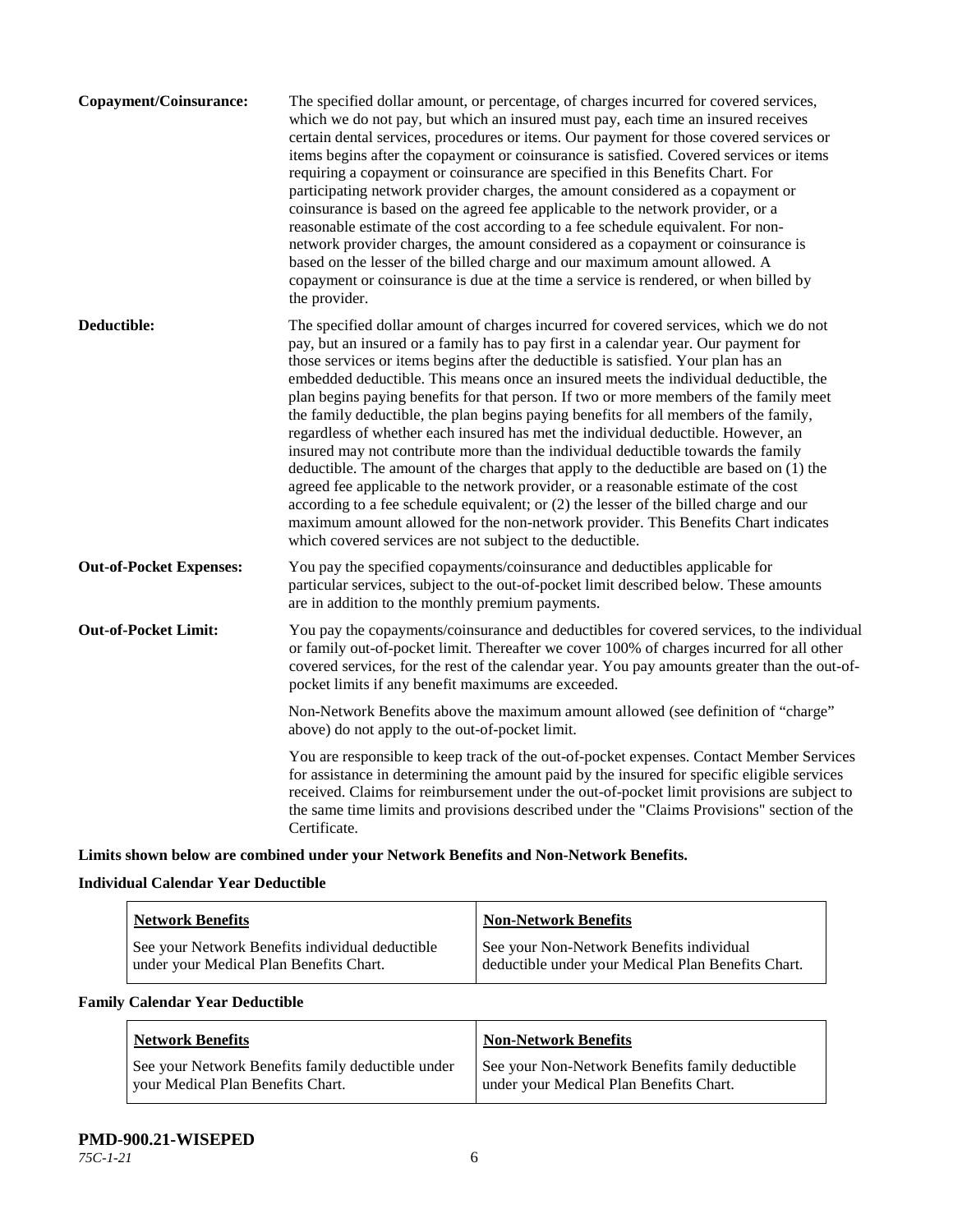| <b>Network Benefits</b>                       | <b>Non-Network Benefits</b>                |
|-----------------------------------------------|--------------------------------------------|
| See your Network Benefits individual out-of-  | See your Non-Network Benefits individual   |
| pocket limit under your Medical Plan Benefits | out-of-pocket limit under yourMedical Plan |
| Chart.                                        | <b>Benefits Chart.</b>                     |

## **Family Calendar Year Out-of-Pocket Limit**

| <b>Network Benefits</b>                      | <b>Non-Network Benefits</b>                  |
|----------------------------------------------|----------------------------------------------|
| See your Network Benefits family out-of-     | See your Non-Network Benefits family out-of- |
| pocket limit under yourMedical Plan Benefits | pocket limit under yourMedical Plan Benefits |
| Chart.                                       | Chart.                                       |

## **PREVENTIVE AND DIAGNOSTIC SERVICES**

## **Covered Services:**

We cover the following preventive and diagnostic services, with certain limitations which are listed below. For this category, deductible does not apply to: Network Benefits.

## **Routine dental care examinations for new and existing patients**

| <b>Network Benefits</b>                             | Non-Network Benefits                               |
|-----------------------------------------------------|----------------------------------------------------|
| 100% of the charges incurred, limited to twice each | 50% of the charges incurred, limited to twice each |
| calendar year.                                      | calendar year.                                     |

#### **Dental cleaning (prophylaxis or periodontal maintenance cleaning)**

| <b>Network Benefits</b>                             | <b>Non-Network Benefits</b>                        |
|-----------------------------------------------------|----------------------------------------------------|
| 100% of the charges incurred, limited to twice each | 50% of the charges incurred, limited to twice each |
| calendar year.                                      | calendar year.                                     |

#### **Professionally applied topical fluoride (other than silver diamine fluoride)**

| <b>Network Benefits</b>                             | <b>Non-Network Benefits</b>                         |
|-----------------------------------------------------|-----------------------------------------------------|
| 100% of the charges incurred, limited to twice each | 150% of the charges incurred, limited to twice each |
| calendar year.                                      | calendar year.                                      |

#### **Silver diamine fluoride**

| <b>Network Benefits</b>                            | <b>Non-Network Benefits</b>                             |
|----------------------------------------------------|---------------------------------------------------------|
| 100% of the charges incurred, limited to twice per | 50% of the charges incurred, limited to twice per tooth |
| tooth each calendar year.                          | each calendar year.                                     |

#### **Pit and Fissure sealant application and preventive resin restoration**

| Network Benefits                               | <b>Non-Network Benefits</b>                             |
|------------------------------------------------|---------------------------------------------------------|
| 100% of the charges incurred, limited to one   | 50% of the charges incurred, limited to one application |
| application per tooth per 36-month period, for | per tooth per 36-month period, for unrestored permanent |
| unrestored permanent molars.                   | molars.                                                 |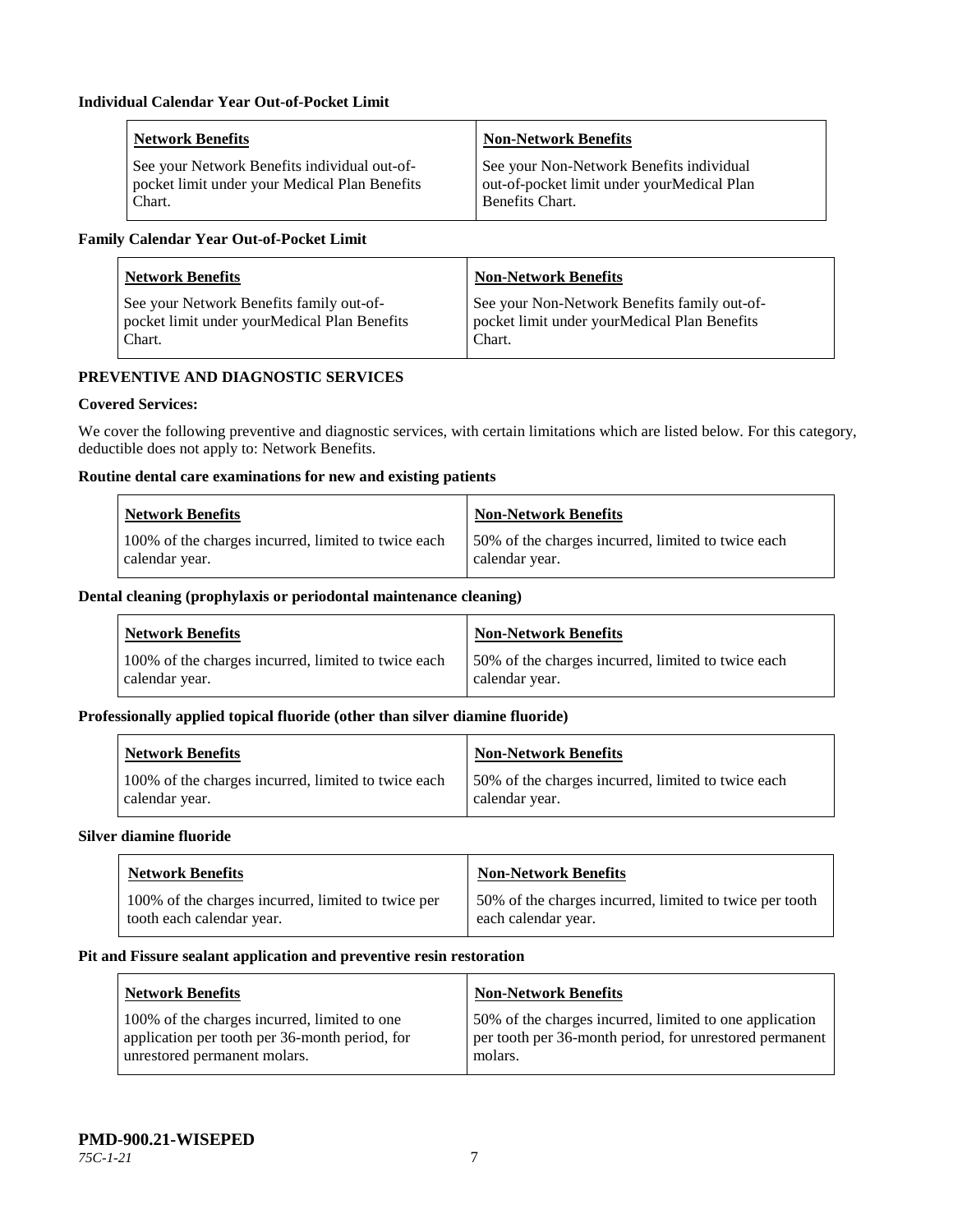#### **Bitewing x-rays**

| <b>Network Benefits</b>                             | Non-Network Benefits                               |
|-----------------------------------------------------|----------------------------------------------------|
| 100% of the charges incurred, limited to twice each | 50% of the charges incurred, limited to twice each |
| calendar year.                                      | calendar year.                                     |

#### **Full mouth or panoramic x-rays**

| <b>Network Benefits</b>                             | <b>Non-Network Benefits</b>                              |
|-----------------------------------------------------|----------------------------------------------------------|
| 100% of the charges incurred, limited to once every | 50% of the charges incurred, limited to once every sixty |
| sixty months.                                       | months.                                                  |

#### **Other x-rays, except as provided in connection with orthodontic diagnostic procedures and treatment**

| <b>Network Benefits</b>       | <b>Non-Network Benefits</b>  |
|-------------------------------|------------------------------|
| 100% of the charges incurred. | 50% of the charges incurred. |

#### **Space maintainers (fixed or removable appliances designed to prevent adjacent and opposing teeth from moving)**

| <b>Network Benefits</b>                              | Non-Network Benefits                                |
|------------------------------------------------------|-----------------------------------------------------|
| 100% of the charges incurred for lost primary teeth. | 50% of the charges incurred for lost primary teeth. |

#### **Evaluations that are not routine and periodic, including: problem-focused evaluations (either limited or detailed and extensive), periodontal evaluations, and evaluations for insureds under the age of 3 which include counseling with the primary caregiver**

| <b>Network Benefits</b>       | <b>Non-Network Benefits</b>  |
|-------------------------------|------------------------------|
| 100% of the charges incurred. | 50% of the charges incurred. |

#### **Screening or assessments of a patient**

| <b>Network Benefits</b>                                               | Non-Network Benefits                                                 |
|-----------------------------------------------------------------------|----------------------------------------------------------------------|
| 100% of the charges incurred, limited to twice each<br>calendar year. | 50% of the charges incurred, limited to twice each<br>calendar year. |

#### **Not Covered:**

- Diagnostic testing that is performed and billed as a separate procedure such as collection of microorganisms for culture, viral cultures, genetic testing for susceptibility or oral disease and caries susceptibility tests. This includes all oral pathology and laboratory testing charges.
- Additional charges for office visits that occur after regularly scheduled hours, office visits for observation, missed appointments or appointments cancelled on short notice.
- Cone beam CT capture and interpretation.
- Oral hygiene instruction.
- Removal of fixed space maintainers.
- Hospital, home and extended care facility visits by dental providers.
- Maxillofacial MRI, maxillofacial ultrasound and sialoendoscopy capture and interpretation.
- Post processing of image or image sets.
- Caries risk assessment and documentation.
- Charges for unspecified procedures.
- See "Services Not Covered" in item 3. of this Amendment.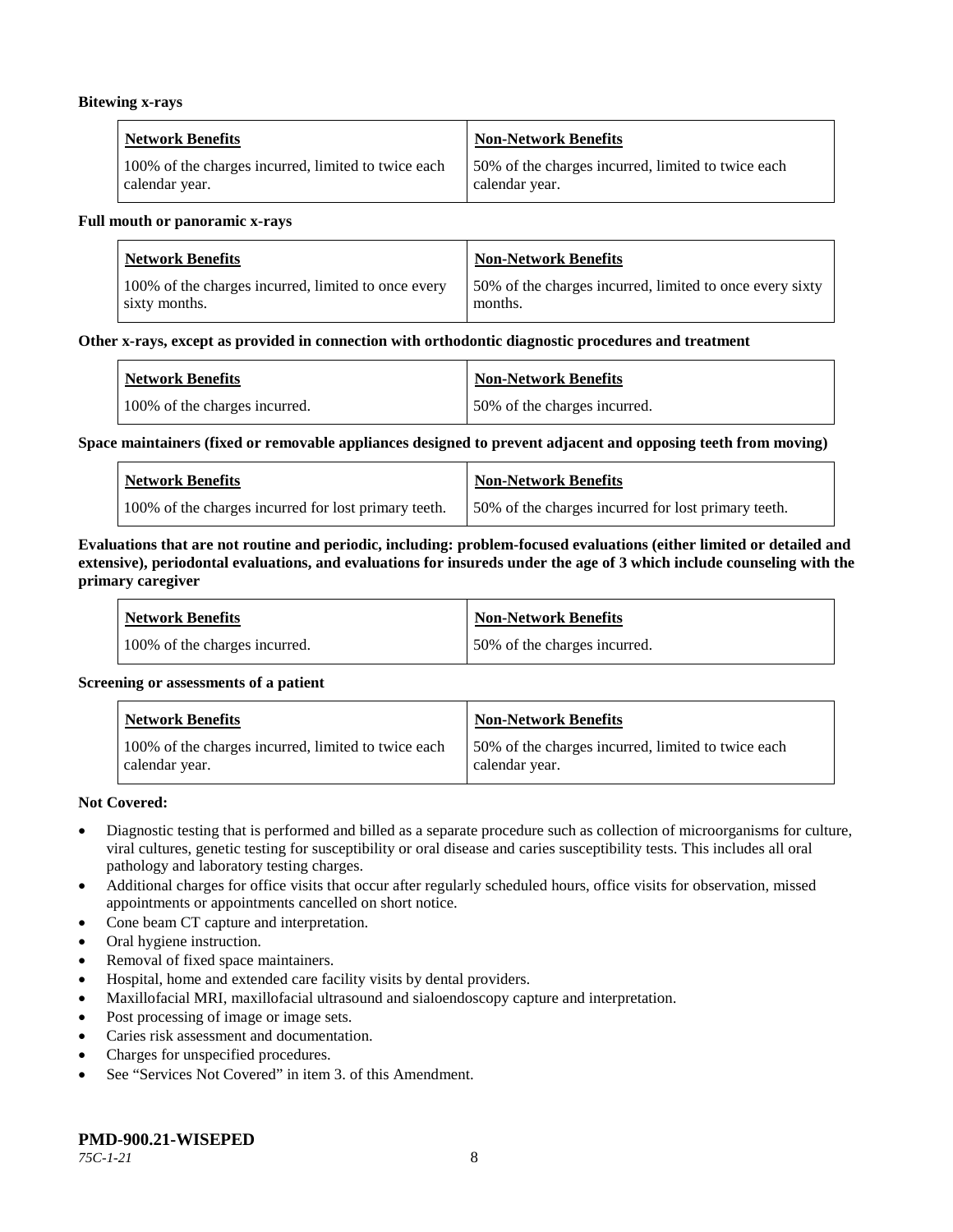#### **BASIC SERVICES**

#### **Covered Services:**

We cover the following services:

#### *Basic I Services*

#### **Consultations**

| <b>Network Benefits</b>       | Non-Network Benefits         |
|-------------------------------|------------------------------|
| 175% of the charges incurred. | 50% of the charges incurred. |

#### **Emergency treatment for relief of pain**

| <b>Network Benefits</b>      | <b>Non-Network Benefits</b>  |
|------------------------------|------------------------------|
| 75% of the charges incurred. | 50% of the charges incurred. |

**Regular restorative services (fillings) other than posterior composites. Restorations using customary restorative materials and stainless steel crowns are covered, when dentally necessary due to loss of tooth structure as a result of tooth decay or fracture.**

| <b>Network Benefits</b>       | <b>Non-Network Benefits</b>  |
|-------------------------------|------------------------------|
| 175% of the charges incurred. | 50% of the charges incurred. |

**Regular restorative services (fillings)** - posterior composites (white fillings on bicuspids and molars). Restorations using customary restorative materials and preventive resin restorations are covered, when dentally necessary due to loss of tooth structure as a result of tooth decay or fracture.

| <b>Network Benefits</b>      | <b>Non-Network Benefits</b>  |
|------------------------------|------------------------------|
| 75% of the charges incurred. | 50% of the charges incurred. |

**Oral Surgery** - non-surgical extraction for the restoration of dental function. General anesthesia or intravenous sedation is covered, when dentally necessary, when provided by the attending dentist in a dental office setting and required to perform a covered dental procedure.

| Network Benefits             | <b>Non-Network Benefits</b>  |
|------------------------------|------------------------------|
| 75% of the charges incurred. | 50% of the charges incurred. |

#### **Periodontics (Gum Disease) - non-surgical treatment**

| <b>Network Benefits</b>                            | <b>Non-Network Benefits</b>                        |
|----------------------------------------------------|----------------------------------------------------|
| 75% of the charges incurred, limited to once every | 50% of the charges incurred, limited to once every |
| 124 months for non-surgical treatment.             | 24 months for non-surgical treatment.              |

#### **Endodontics I - Endodontic Pulp Therapy and Pulpotomy Services (other than pulpal regeneration)**

| <b>Network Benefits</b>      | Non-Network Benefits         |
|------------------------------|------------------------------|
| 75% of the charges incurred. | 50% of the charges incurred. |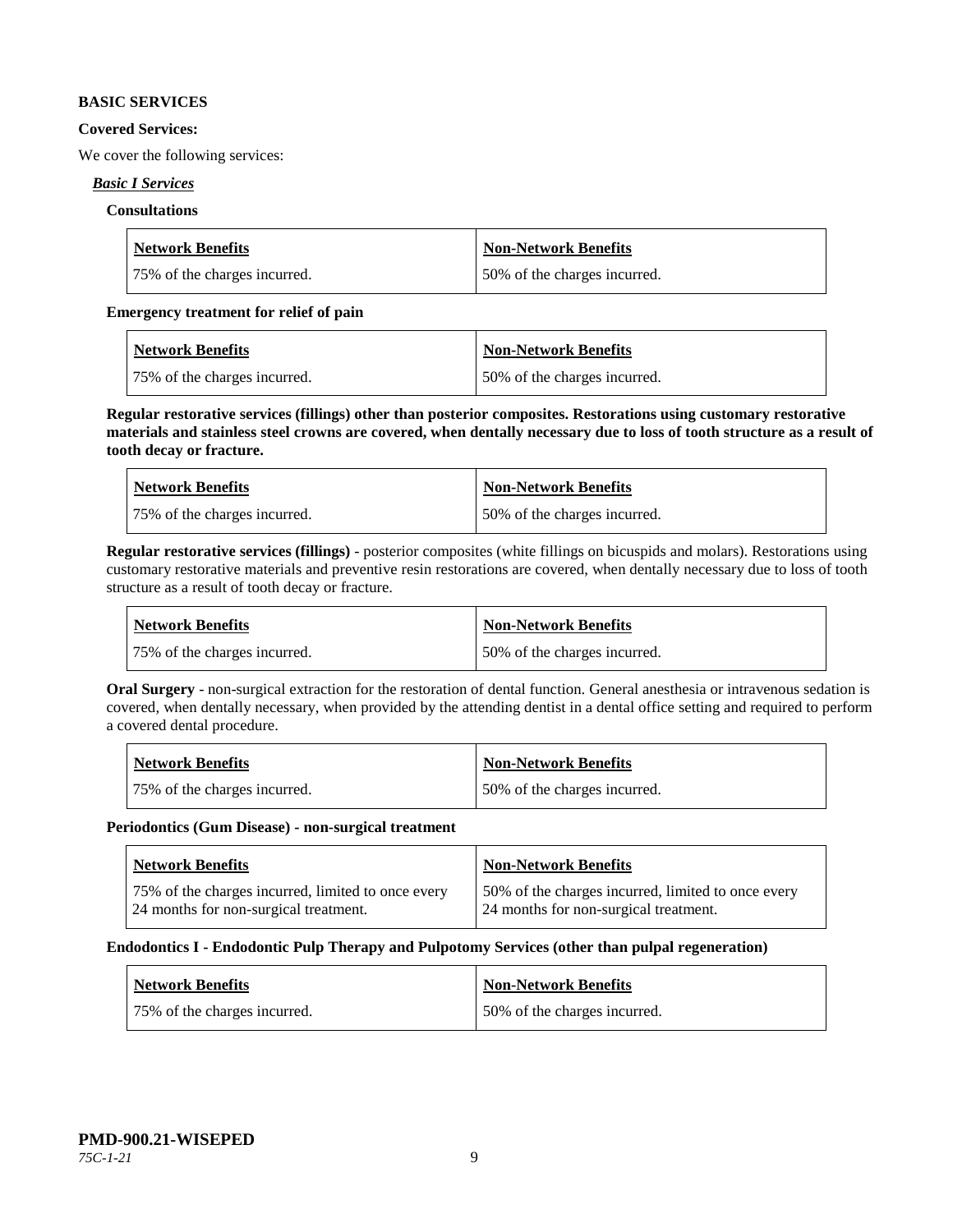#### **Endodontics II - All Other Endodontic Services (including pulpal regeneration)**

| <b>Network Benefits</b>      | <b>Non-Network Benefits</b>  |
|------------------------------|------------------------------|
| 75% of the charges incurred. | 50% of the charges incurred. |

#### *Basic II Services*

**Oral Surgery** - other than non-surgical extraction for the restoration of dental function. Services include, but are not limited to, removal of impacted teeth, incision or drainage of abscesses and removal of exostosis. General anesthesia or intravenous sedation is covered, when dentally necessary, when provided by the attending dentist in a dental office setting and required to perform a covered dental procedure.

| <b>Network Benefits</b>      | <b>Non-Network Benefits</b>  |
|------------------------------|------------------------------|
| 75% of the charges incurred. | 50% of the charges incurred. |

#### **Periodontics (Gum Disease) - surgical treatment**

| <b>Network Benefits</b>                            | <b>Non-Network Benefits</b>                        |
|----------------------------------------------------|----------------------------------------------------|
| 75% of the charges incurred, limited to once every | 50% of the charges incurred, limited to once every |
| 36 months for surgical treatment.                  | 36 months for surgical treatment.                  |

#### **Limitations:**

• Collection and application of autologous blood concentrate product is limited to once every 36 months.

#### **Not Covered:**

- Periodontal splinting.
- Orthognathic surgery (surgery to reposition the jaws).
- Harvest of bone for use in autogenous grafting procedure.
- Charges for surgical procedures for isolation of a tooth with a rubber dam.
- Non-intravenous conscious sedation, and drugs to treat anxiety or pain.
- Charges for endodontic endosseous implants.
- Charges for intentional reimplantation (including necessary splinting).
- Charges for canal preparation and fitting of preformed dowel or post.
- Charges for temporary crowns for fractured teeth.
- Charges for surgical placement of a temporary anchorage device.
- Charges for autogenous or nonautogenous osseous, osteoperiosteal or cartilage graft of the mandible or maxilla.
- Charges for anatomical crown exposure.
- Charges for the placement of a restorative foundation for an indirect restoration.
- Charges for periradicular services and bone grafts or other material used in conjunction with periradicular surgery.
- Charges for unspecified procedures.
- See "Services Not Covered" in item 3. of this Amendment.

## **SPECIAL SERVICES**

#### **Covered Services:**

We cover the following services:

**Special Restorative Care** – extraorally fabricated or cast restorations (crowns, inlays and onlays) are covered when teeth cannot be restored with customary restorative material and when dentally necessary due to the loss of tooth structure as a result of tooth decay or fracture. If a tooth can be restored with a customary restorative material, but an onlay, crown, jacket, indirect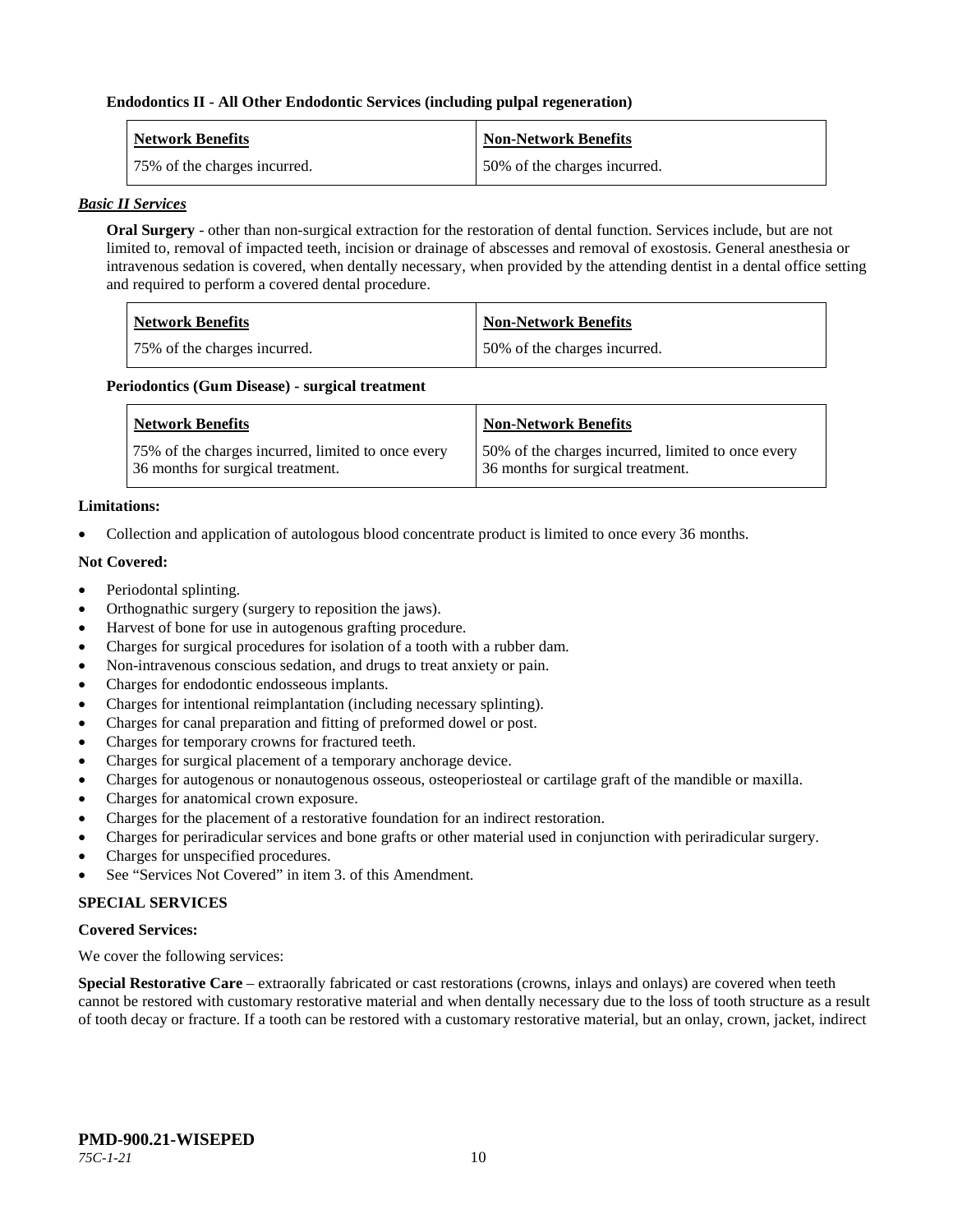composite or porcelain/ceramic restoration is selected, benefits will be calculated using the charge appropriate to the equivalent customary restorative material.

| <b>Network Benefits</b>      | <b>Non-Network Benefits</b>  |
|------------------------------|------------------------------|
| 75% of the charges incurred. | 50% of the charges incurred. |

#### **Repair or recementing of crowns, inlays and onlays**

| <b>Network Benefits</b>      | <b>Non-Network Benefits</b>  |
|------------------------------|------------------------------|
| 75% of the charges incurred. | 50% of the charges incurred. |

#### **Limitations:**

• Benefit for the replacement of a crown or onlay will be provided only after a five year period measured from the date on which the procedure was last provided, whether under this Amendment or not.

#### **Not Covered:**

- Gold foil restorations.
- Onlays, veneers or partial crowns fabricated from extraorally cured composite resin or porcelain
- Charges for unspecified procedures.
- See "Services Not Covered" in item 3, of this Amendment.

#### **PROSTHETIC SERVICES**

#### **Covered Services:**

We cover the following services:

**Bridges** - initial installation of fixed bridgework to replace missing natural teeth, replacement of an existing fixed bridgework by a new bridgework, the addition of teeth to an existing bridgework, and repair or recementing of bridgework are covered. A given prosthetic appliance for the purpose of replacing an existing appliance will be provided when satisfactory evidence is presented that the new prosthetic appliance is required to replace one or more teeth extracted after the existing bridgework was installed.

| <b>Network Benefits</b>      | <b>Non-Network Benefits</b>  |
|------------------------------|------------------------------|
| 75% of the charges incurred. | 50% of the charges incurred. |

**Dentures -** initial installation of full removable dentures to replace missing natural teeth and adjacent structures and adjustments during the six-month period following installation are covered. If a satisfactory result can be achieved through the utilization of standard procedures and materials but a personalized appliance is selected, or one which involves specialized techniques, the charges appropriate to the least costly appliance are covered. Replacement of an existing full removable denture by a new denture is covered. A given prosthetic appliance for the purpose of replacing an existing appliance will be provided when satisfactory evidence is presented that the new prosthetic appliance is required to replace one or more teeth extracted after the existing denture was installed. Repair of dentures, or relining or rebasing of dentures more than six months after installation of an initial or replacement denture are covered.

| <b>Network Benefits</b>      | <b>Non-Network Benefits</b>  |
|------------------------------|------------------------------|
| 75% of the charges incurred. | 50% of the charges incurred. |

**Partial Dentures** - Surveyed crowns which are not restorative but which are dentally necessary to facilitate the placement of a removable partial denture are covered. Initial installation of partial removable dentures to replace missing natural teeth and adjacent structures and adjustments during the six-month period following installation are covered. If a satisfactory result can be achieved by a standard cast chrome or acrylic partial denture, but a more complicated design is selected, the charges appropriate to the least costly appliance are covered. Replacement of an existing partial denture by a new denture, or the addition of teeth to an existing partial removable denture is covered. A given prosthetic appliance for the purpose of replacing an existing appliance will be provided when satisfactory evidence is presented that the new prosthetic appliance is required to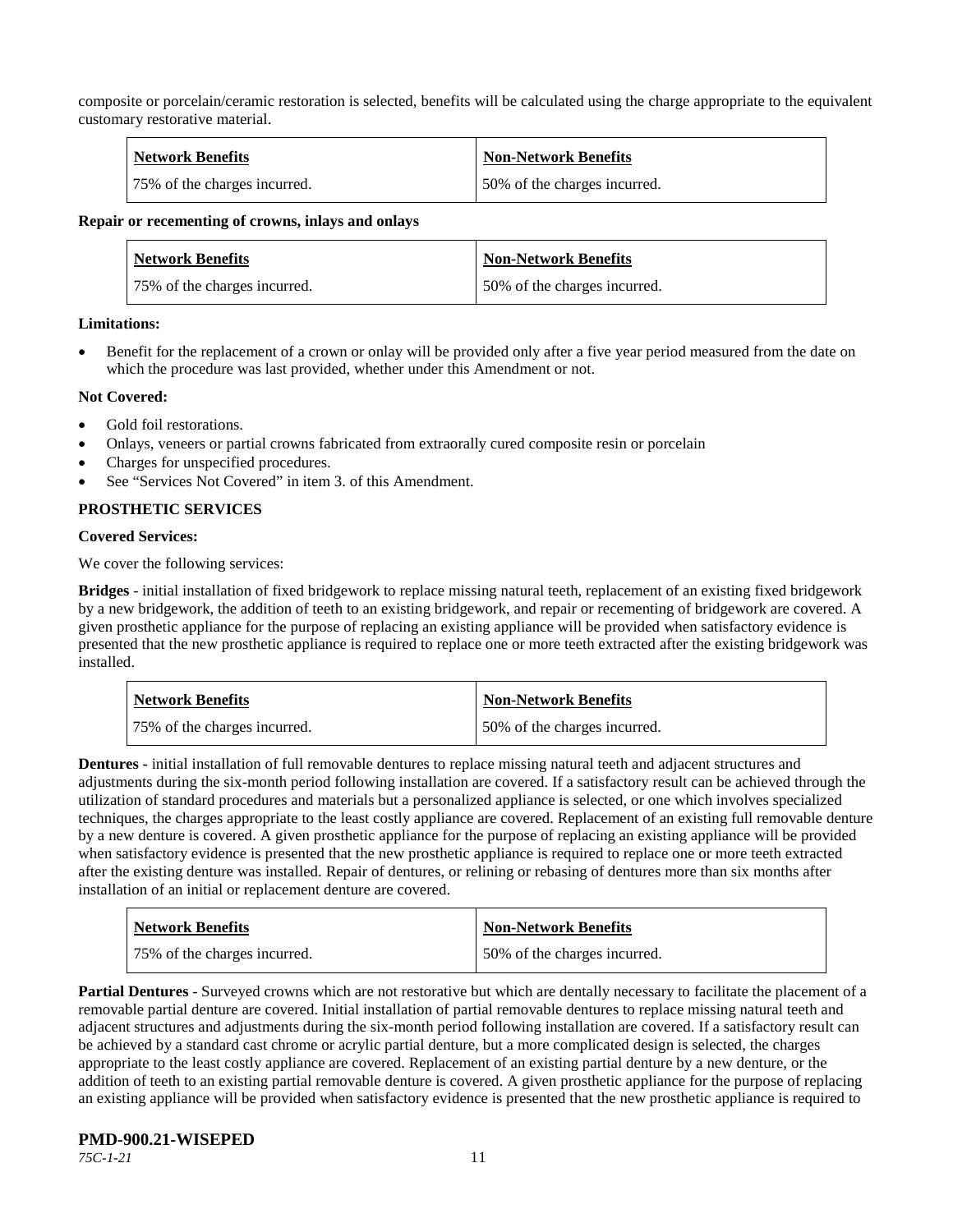replace one or more teeth extracted after the existing denture was installed. Repair of dentures, or relining or rebasing of dentures more than six months after installation of an initial or replacement denture are covered.

| <b>Network Benefits</b>      | <b>Non-Network Benefits</b>  |
|------------------------------|------------------------------|
| 75% of the charges incurred. | 50% of the charges incurred. |

**Occlusal guards** – occlusal guards for the treatment of bruxism are covered, including repair and relining of occlusal guards.

| Network Benefits             | <b>Non-Network Benefits</b>  |
|------------------------------|------------------------------|
| 75% of the charges incurred. | 50% of the charges incurred. |

#### **Tissue Conditioning**

| Network Benefits              | <b>Non-Network Benefits</b>  |
|-------------------------------|------------------------------|
| 175% of the charges incurred. | 50% of the charges incurred. |

#### **Limitations:**

- Benefit for replacement of a prosthetic appliance will be provided only (a) if the existing appliance cannot be made serviceable, and (b) after a 5 year period measured from the date on which it was installed, whether under this Amendment or not.
- Occlusal guards are limited to one every 12 months, for insureds age 13 or older.

#### **Not Covered:**

- Services for replacement of any missing, lost or stolen dental or implant-supported prosthesis.
- Services related to a prosthetic appliance which was installed or delivered more than 60 days after termination of coverage.
- Interim prostheses.
- Connector bars, stress breakers and precision attachments.
- Provisional pontics, crowns and retainer crowns.
- Copings.
- Charges for unspecified procedures.
- See "Services Not Covered" in item 3. of this Amendment.

#### **DENTAL IMPLANT SERVICES**

#### **Covered Services:**

We cover, **if dentally necessary**:

- the surgical placement of an implant body to replace missing natural teeth;
- removal and replacement of an implant body that is not serviceable and cannot be repaired after a period of at least five years from the date that the implant body was initially placed;
- initial installation of implant-supported prosthesis (crowns, bridgework and dentures) to replace missing teeth;
- replacement of an existing implant-supported prosthesis by a new implant-supported prosthesis, or the addition of teeth to an existing implant-supported prosthesis. We will replace an existing implant-supported prosthesis when satisfactory evidence is presented that (a) the new implant-supported prosthesis is required to replace one or more teeth extracted after the existing implant-supported prosthesis was installed, or (b) the existing implant-supported prosthesis cannot be made serviceable;
- repair of implant-supported prosthesis;
- other related implant services.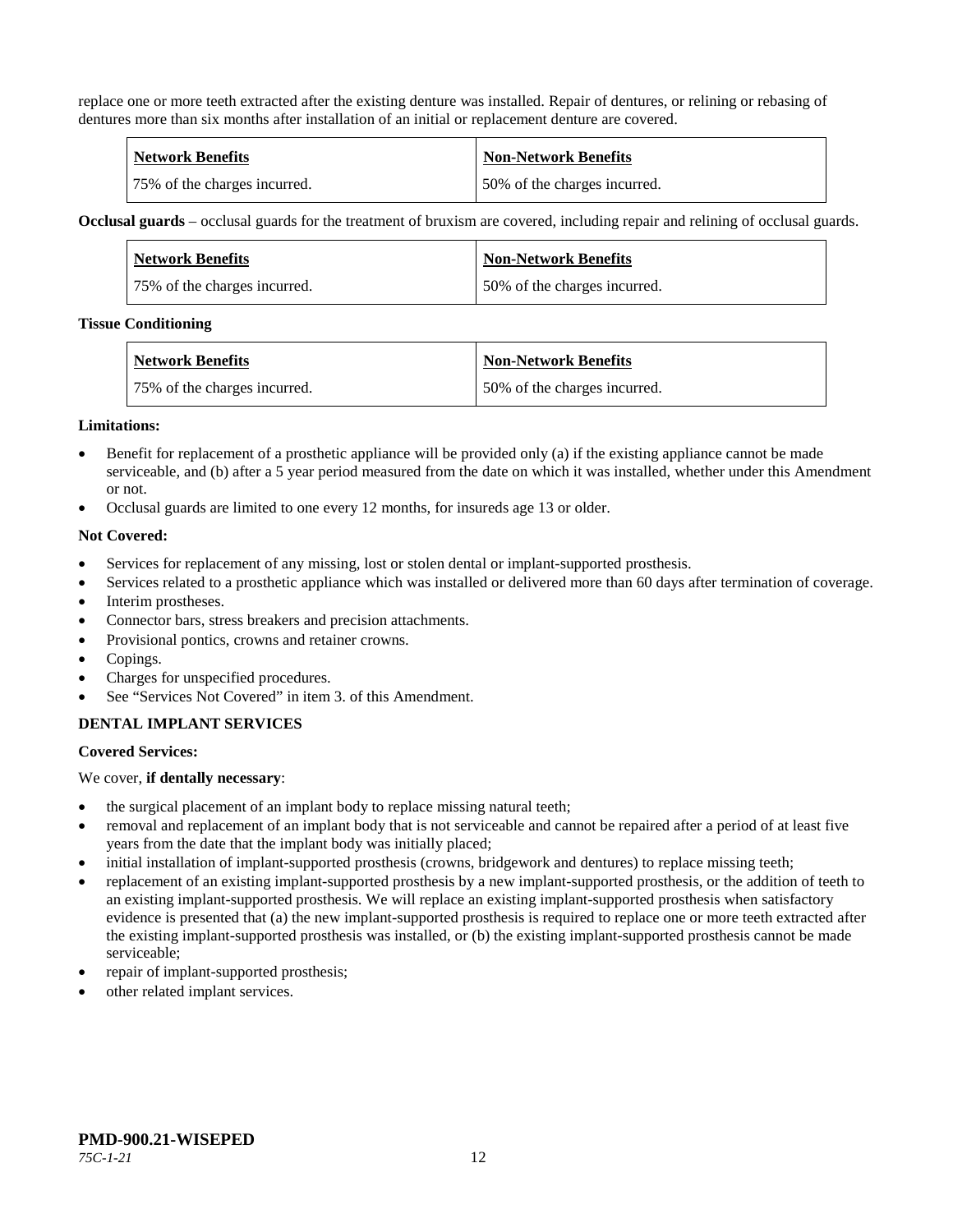**Decisions about dental necessity are made by HealthPartners Insurance Company**'**s dental directors, or their designees. If the dental directors or their designees determine that a tooth or an arch can be restored with a standard prosthesis or restoration, no benefits will be allowed for the individual implant or implant procedure. For the second phase of treatment (the prosthodontics phase of placing the implant crown, bridge, denture or partial denture), we will base benefits on the least costly, professionally acceptable alternative treatment.**

| <b>Network Benefits</b>      | <b>Non-Network Benefits</b>  |
|------------------------------|------------------------------|
| 75% of the charges incurred. | 50% of the charges incurred. |

#### **Limitations:**

- Benefit for replacement of an existing implant-supported prosthesis that cannot be made serviceable will be provided only after a five year period measured from the date that the implant-supported prosthesis was initially placed, whether under this Amendment or not.
- Endosteal implants, surgical placement of an interim implant body, eposteal implants, transolsteal implants (including hardware), implant-supported complete or partial dentures, connecting bars, abutments, implant-supported crowns, and abutment supported retainers are limited to once every 5 years.
- Radiographic/surgical implant indexing is limited to once every 5 years.

#### **Not Covered:**

- Charges for interim abutments or custom abutments, including placement.
- Charges for unspecified procedures.
- See "Services Not Covered" in item 3. of this Amendment.

## **EMERGENCY DENTAL CARE SERVICES**

#### **Covered Services:**

We cover emergency dental care provided by network or non-network providers to the same extent as eligible dental services specified above and subject to the same deductibles, percentages and maximums.

| <b>Network Benefits</b>                                                                                                                                                             | <b>Non-Network Benefits</b>                                                       |
|-------------------------------------------------------------------------------------------------------------------------------------------------------------------------------------|-----------------------------------------------------------------------------------|
| Coverage level is the same as corresponding Network   Coverage level is the same as corresponding Non-<br>Benefits, depending on the type of service provided,<br>such as fillings. | Network Benefits, depending on the type of service<br>provided, such as fillings. |

#### **Not Covered:**

See "Services Not Covered" in item 3. of this Amendment.

## **CLEFT LIP AND CLEFT PALATE SERVICES**

#### **Covered Services For Dependent Children:**

We cover dental services for treatment of cleft lip and cleft palate. Orthodontic treatment of cleft lip and cleft palate will be covered only if it meets the Covered Services criteria under "Orthodontic Services" below.

| <b>Network Benefits</b>                                                                                                                                                                                                                               | <b>Non-Network Benefits</b>                                                                                                                         |
|-------------------------------------------------------------------------------------------------------------------------------------------------------------------------------------------------------------------------------------------------------|-----------------------------------------------------------------------------------------------------------------------------------------------------|
| Coverage level is the same as corresponding Network   Coverage level is the same as corresponding Non-<br>Benefits, depending on the type of service provided,<br>such as Basic Services, Special Services or<br>Orthodontic Services, if applicable. | Network Benefits, depending on the type of service<br>provided, such as Basic Services, Special Services or<br>Orthodontic Services, if applicable. |

#### **Limitations:**

• To the extent that these services are covered under the medical services, they are not covered as Pediatric Dental services.